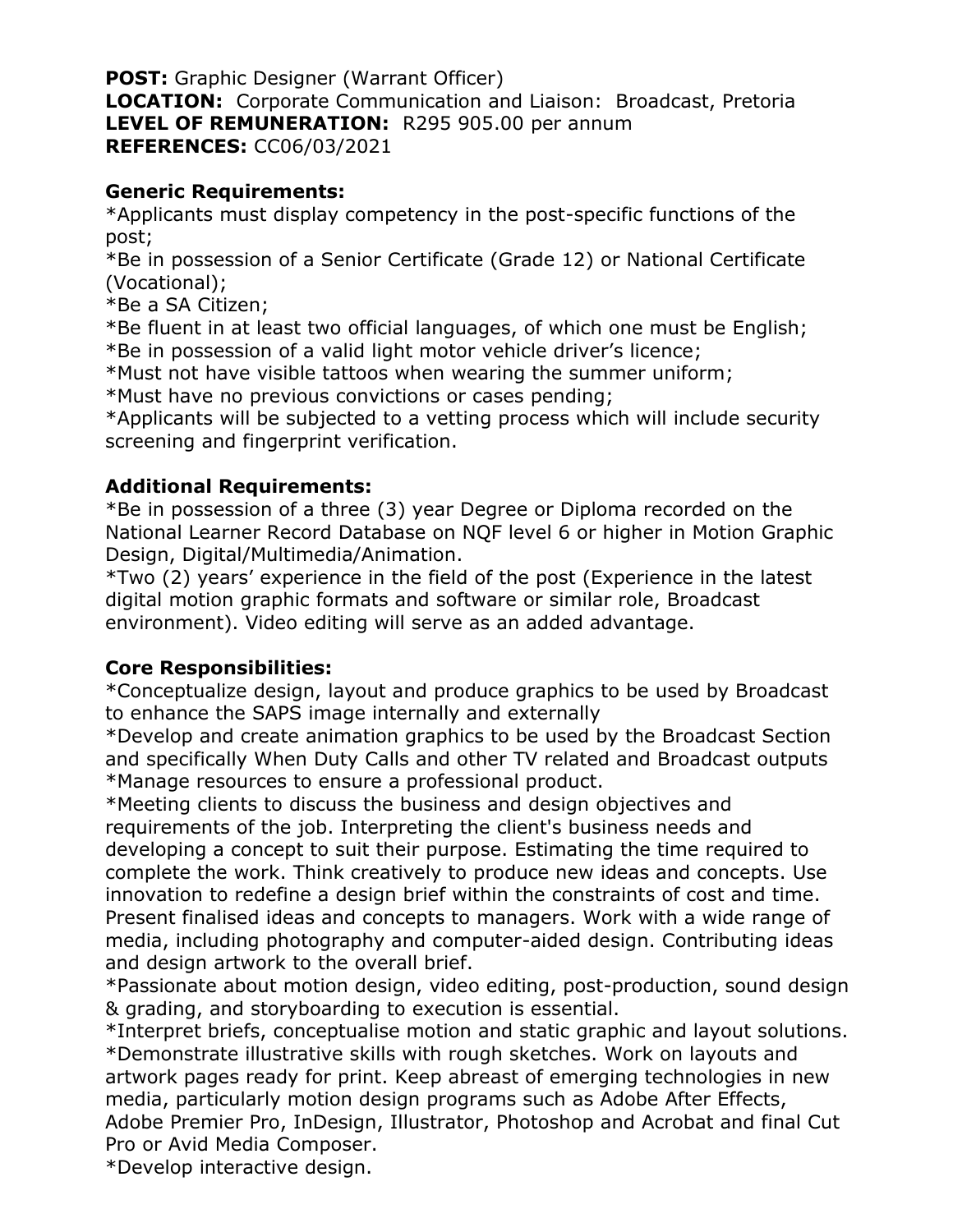\*Work as part of a team with other designers. Assist with general administration duties on projects in the Project Office. \*Be willing to work overtime when needed.

## **General:**

- Only the official application form (available on the SAPS website and at SAPS recruitment offices) will be accepted. The Z83 previously utilized will no longer be accepted. All instructions on the application form must be adhered to. Failure to do so may result in the rejection of the application.
- \* **The post particulars and reference number of the post must be correctly specified on the application form.**
- \* A comprehensive *Curriculum Vitae* must be submitted together with the application form.
- \* Due to current lockdown restrictions, uncertified copies will be accepted of an applicant's ID, **Senior Certificate and all educational qualifications obtained together with academic Record thereof and,** service certificates of previous employers stating the occupation period must also be submitted and attached to the application form. Certified copies of documentation will be obtained during the course of the selection process.
- \* **Qualifications submitted will be subjected to verification checking with the relevant institutions. The South African Police Service will verify the residential address of applicants and conduct reference checks.**
- \* **Appointments will be made in terms of the Police Service Act, 1995 as applicable to the post environment.**
- \* Applications must be mailed timeously. Late applications will not be accepted or considered.
- \* **The closing date for applications is 06 April 2021 at 16h00.**
- \* If a candidate is short-listed, it can be expected of him/her to undergo a personal interview as well as a practical assessment.
- \* Reference checking will be conducted on all short listed applicants.
- \* **Short-listed candidates for appointment to certain identified posts, will be vetted in terms of the Criminal Law (Sexual Offences and Related Matters) Amendment Act, 2007 (Act No 32 of 2007) and the Children's Act, 2005 (Act No 38 of 2005). A candidate, whose particulars appear in either the National Register for Sex Offenders or Part B of the Child Protection Register, will be disqualified from appointment to that post.**
- \* All short-listed candidates will be subjected to fingerprint screening.
- \* Correspondence will be conducted with successful candidates only. If you have not been contacted within 3 months after the closing date of this advertisement, please accept that your application was unsuccessful.
- \* The South African Police Service is under no obligation to fill a post after the advertisement thereof.